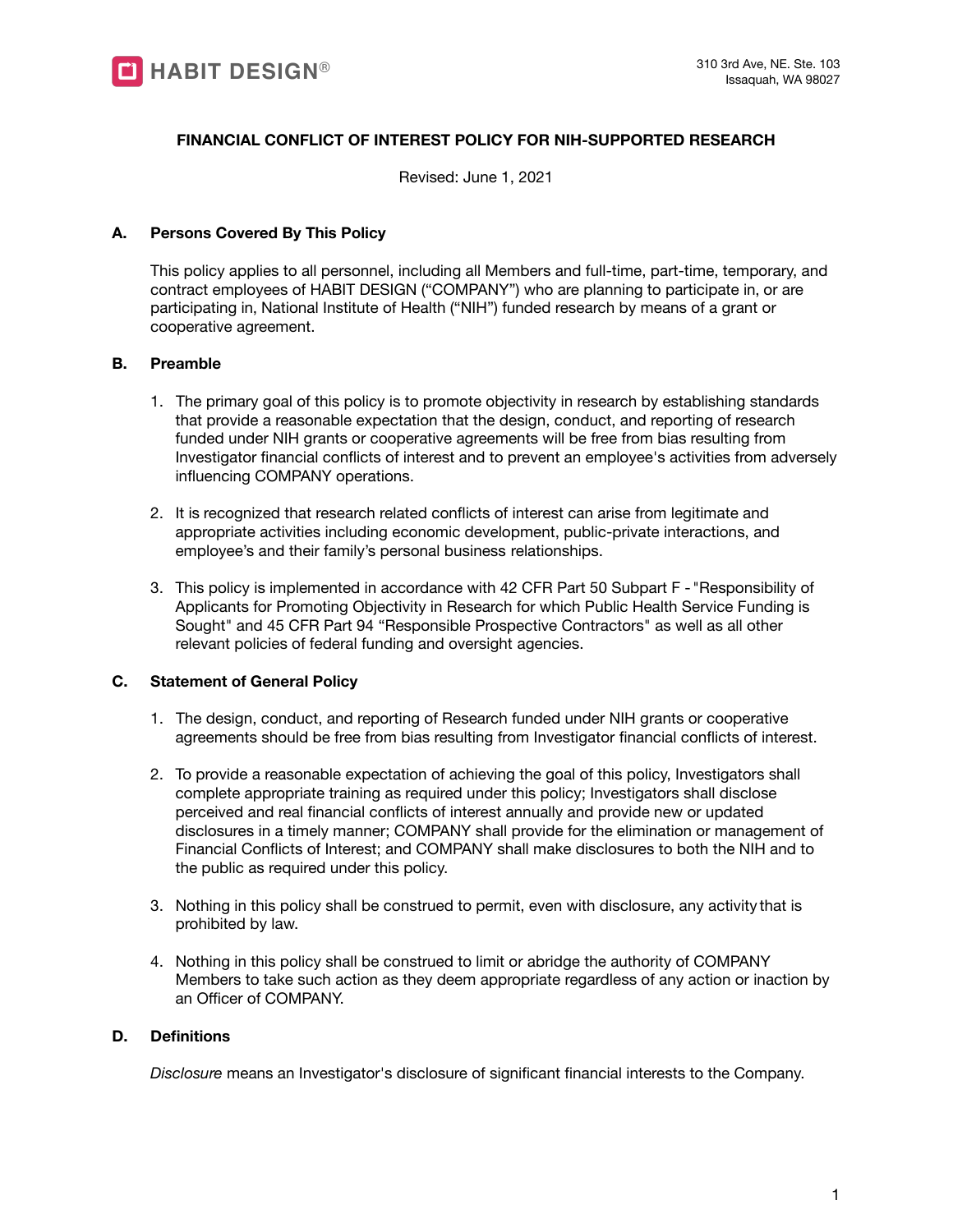

*Financial Conflict of Interest (FCOI)* means a Significant Financial Interest that could directly and significantly affect the design, conduct, or reporting of PHS-funded research.

*FCOI Report* means the Company's report of a Financial Conflict of Interest to a PHS Awarding Component.

*Financial Interest* means anything of monetary value, whether or not the value is readily ascertainable.

*HHS* means the United States Department of Health and Human Services, and any components of the Department to which the authority involved may be delegated.

*Company* means Habit Design, Inc.

*Company Responsibilities* means an Investigator's professional responsibilities on behalf of the Company, and as defined by the Company in its policy on financial conflicts of interest, which may include for example: activities such as research, research consultation, training, professional practice, and service on panels.

*Investigator* means the project director or principal Investigator and any other person, regardless of title or position, who is responsible for the design, conduct, or reporting of research funded by the PHS, or proposed for such funding, which may include, for example, collaborators, subcontractors, or consultants.

*Manage* means taking action to address a financial conflict of interest, which can include reducing or eliminating the financial conflict of interest, to ensure, to the extent possible, that the design, conduct, and reporting of research will be free from bias.

*Member* means any person executing the Company Operating Agreement, or thereafter admitted to the Company as a Member as provided in the Company Operating Agreement.

*PD/PI* means a project director or principal Investigator of a PHS-funded research project; the PD/ PI is included in the definitions of senior/key personnel and Investigator under this subpart.

*NIH* means National Institutes of Health (NIH).

*Research* means a systematic investigation, study or experiment designed to develop or contribute to generalizable knowledge relating broadly to public health. The term encompasses basic and applied research and product development. As used in this subpart, the term includes any such activity for which research funding is available from a NIH through a grant or cooperative agreement, such as a research grant, career development award, center grant, individual fellowship award, infrastructure award, Company training grant, program project, or research resources award.

*Senior/key personnel* means the PD/PI and any other person identified as senior/key personnel by the Company in the grant application, progress report, or any other report submitted to the PHS by the Company under this subpart.

*Research* means a systematic investigation, study or experiment designed to develop or contribute to generalizable knowledge relating broadly to public health. The term encompasses basic and applied research and product development. As used in this subpart, the term includes any such activity for which research funding is available from a NIH through a grant or cooperative agreement, such as a research grant, career development award, center grant, individual fellowship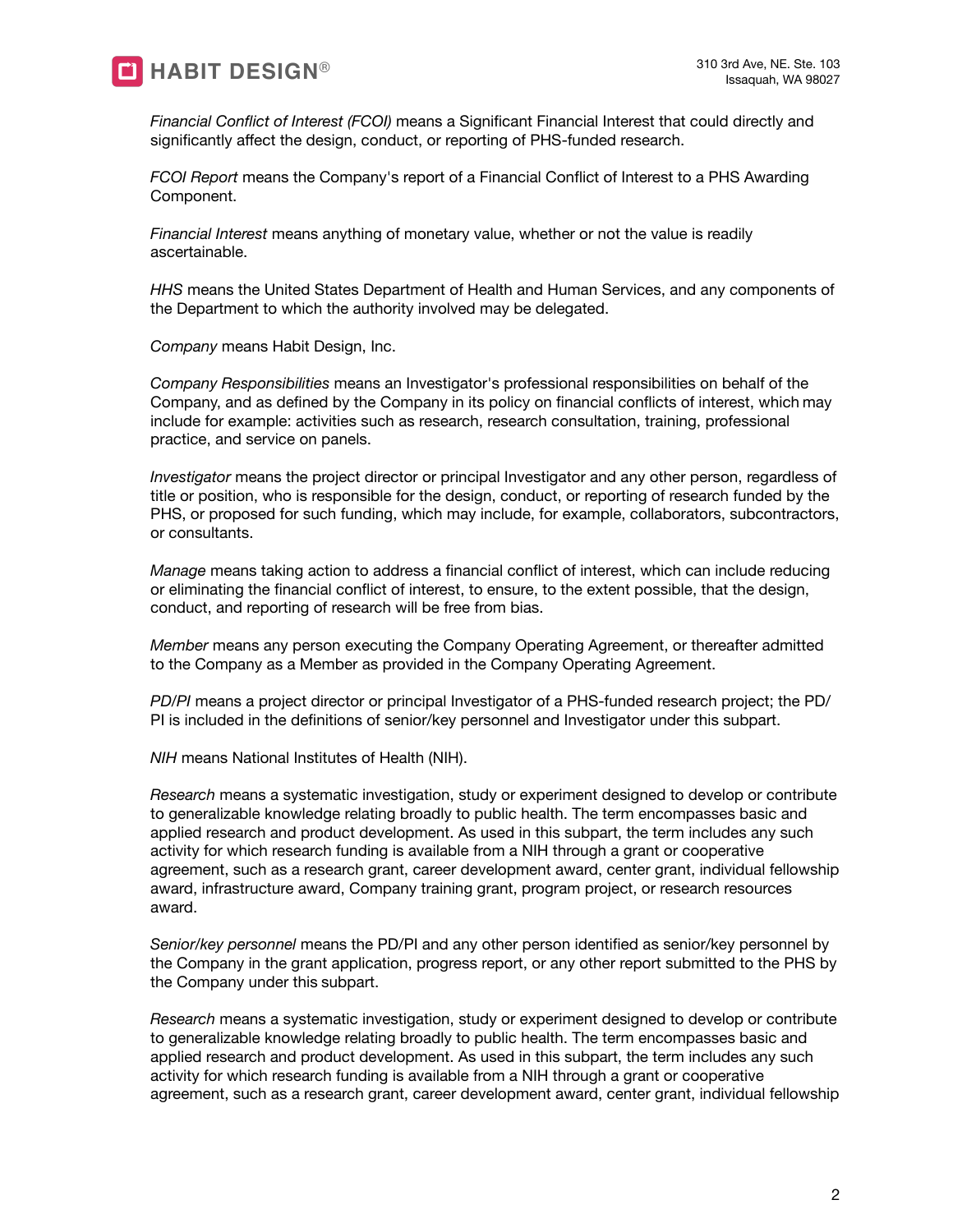

award, infrastructure award, Company training grant, program project, or research resources award.

*Senior/key personnel* means the PD/PI and any other person identified as senior/key personnel by the Company in the grant application, progress report, or any other report submitted to the PHS by the Company under this subpart.

*Significant Financial Interest* means:

- 5. A Financial Interest consisting of one or more of the following interests of the Investigator (and those of the Investigator's spouse and dependent children) that reasonably appears to be related to the Investigator's Company responsibilities:
- a. With regard to any publicly traded entity, a significant financial interest exists if the value of any remuneration received from the entity in the twelve months preceding the disclosure and the value of any equity interest in the entity as of the date of disclosure, when aggregated, exceeds \$5,000. For purposes of this definition, remuneration includes salary and any payment for services not otherwise identified as salary (e.g., consulting fees, honoraria, paid authorship); equity interest includes any stock, stock option, or other ownership interest, as determined through reference to public prices or other reasonable measures of fair market value;
	- i. With regard to any non-publicly traded entity, a significant financial interest exists if the value of any remuneration received from the entity in the twelve months preceding the disclosure, when aggregated, exceeds \$5,000, or when the Investigator (or the Investigator's spouse or dependent children) holds any equity interest (e.g., stock, stock option, or other ownership interest), or a management or governance position; or
	- i. Intellectual property rights and interests (e.g., patents, copyrights), upon receipt of income related to such rights and interests.
- ii. Travel:
	- i. Investigators also must disclose the occurrence of any reimbursed or sponsored travel (i.e., that which is paid on behalf of the Investigator and not reimbursed to the Investigator so that the exact monetary value may not be readily available), related to their Company responsibilities;
	- i. provided, however, that this disclosure requirement does not apply to travel that is reimbursed or sponsored by a Federal, state, or local government agency, an Institute of higher education as defined at 20 U.S.C. 1001(a), an academic teaching hospital, a medical center, or a research institute that is affiliated with an Institute of higher education.
	- i. Disclosure for travel shall include, at a minimum, the purpose of the trip, the identity of the sponsor/organizer, the destination, and the duration. The Company will determine if further information is needed, including a determination or disclosure of monetary value, in order to determine whether the travel constitutes an FCOI with the PHSfunded research.
- i. Exclusions: The term Significant Financial Interest does not include the following types of financial interests:
	- i. salary, royalties, or other remuneration paid by the Company to the Investigator if the Investigator is currently employed or otherwise appointed by the Company, including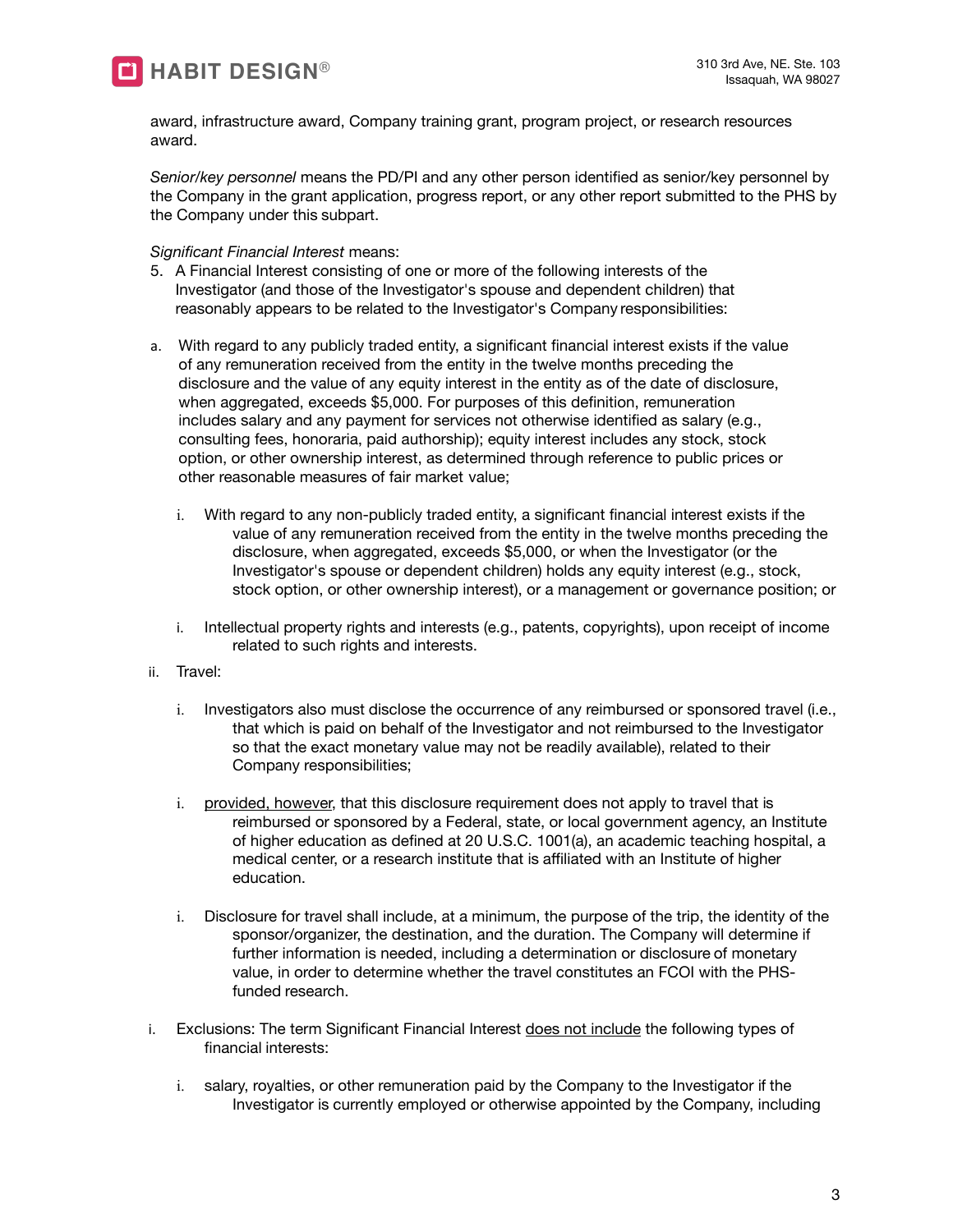

intellectual property rights assigned to the Company and agreements to share in royalties related to such rights;

- i. income from investment vehicles, such as mutual funds and retirement accounts, as long as the Investigator does not directly control the investment decisions made in these vehicles;
- i. income from seminars, lectures, or teaching engagements sponsored by a Federal, state, or local government agency, an Institute of higher education as defined at 20 U.S.C. 1001(a), an academic teaching hospital, a medical center, or a research institute that is affiliated with an Institute of higher education; or
- i. income from service on advisory committees or review panels for a Federal, state, or local government agency, an Institute of higher education as defined at 20 U.S.C. 1001(a), an academic teaching hospital, a medical center, or a research institute that is affiliated with an Institute of higher education.

*Potential* means an opportunity with a reasonable likelihood of occurring.

# **1. Policy Implementation**

- 1. Training Required: Investigators shall complete FCOI training provided by the Company on or before their becoming subject to this policy and then every XXXX (X) years thereafter. Training will include information on the Company's policy, Investigator's disclosure responsibilities, and the Federal regulation. Immediate training will be required if the Company revises this policy in a manner that affects the Investigator, when an Investigator is new to the Company, or as a result of a finding of noncompliance with this policy or a management plan, or other related misconduct.
- 1. Disclosure Requirement:V employee, require that a written disclosure be made as provided in this policy, and inform the President to anticipate the receipt of a new Disclosure.
- 1. Disclosure Frequency:
	- a. Disclosure must be made no later than at the time of application for NIH-funded research.
	- a. Disclosure must be made annually to the Company. If no Significant Financial Interest is present a Disclosure must still be submitted that states "none". The date such annual Disclosure is due shall be set by the Members and disseminated Company wide.
	- a. In addition to the annual Disclosure, a new or updated Disclosure must be completed in a timely manner whenever a new or potential Significant Financial Interest arises or when a significant change occurs concerning an existing Disclosure.
	- a. In any event, Disclosure must be made within thirty (30) days of discovery or acquiring a new Significant Financial Interest.
	- a. Newly hired Investigators should make a Disclosure as part of their new hire employment process.
- 2. Review and Management: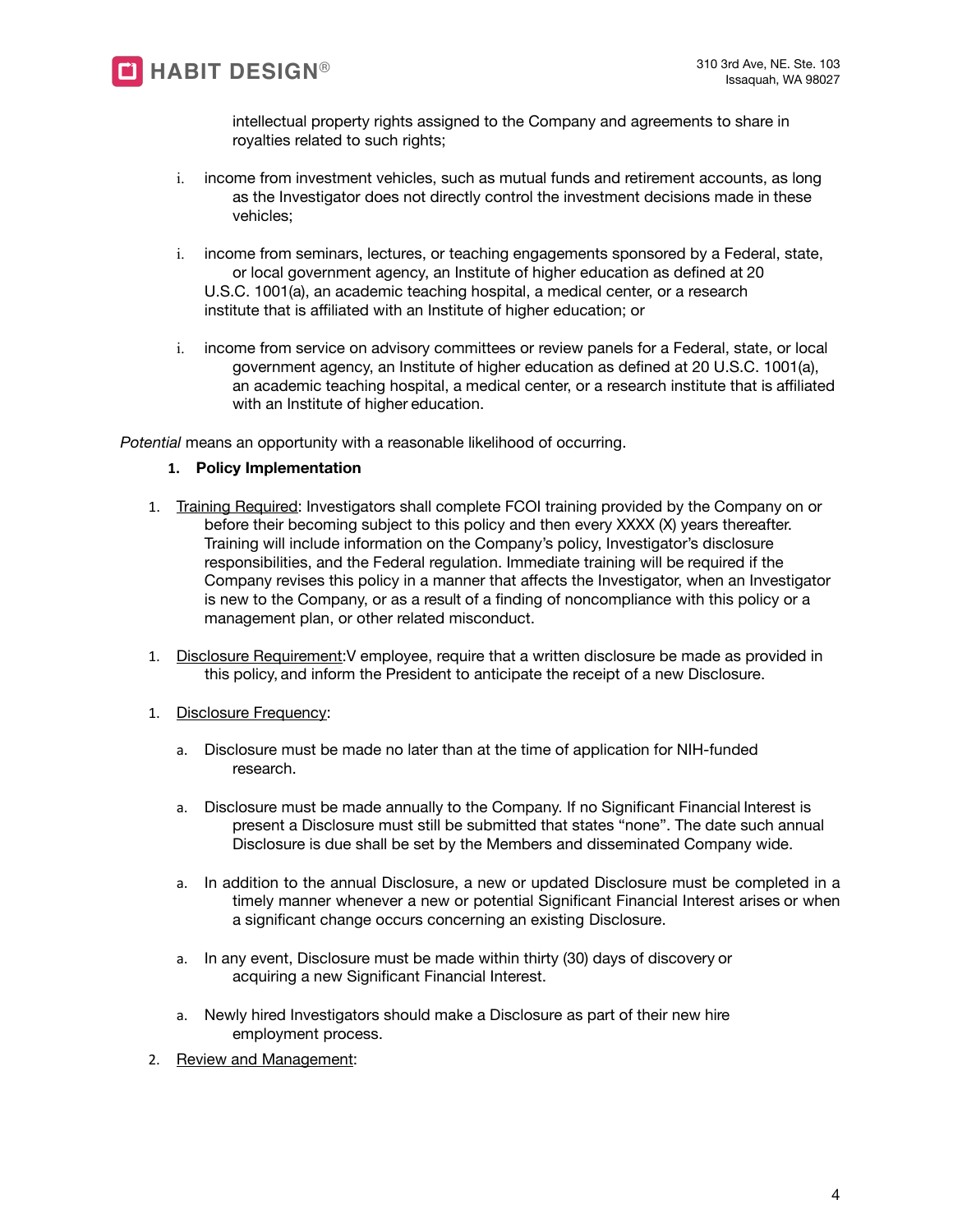

- a. The Members shall solicit and review SFI Disclosures and determine if they are a FCOI. The criterion for members to apply when considering if an FCOI exists is whether the SFI could directly and significantly affect the design, conduct, or reporting of the PHS funded research.
	- i. Members shall review SFI Disclosures and determine if they are a FCOI when required for an Investigator who is new to participating in the research project or for an existing Investigator who discloses a new SFI.
	- i. Members shall review SFI Disclosures and determine if they are a FCOI and implement a management plan within 60 days whenever the Company identifies an SFI that was not disclosed timely by an Investigator or not previously reviewed by the Company.
- a. If a determination is made that a FCOI exists, then the Members shall seek input from the Investigator and recommend to the President a suitable action plan ("Management Plan") to eliminate or manage the FCOI consistent with the objectives of this policy. The Management Plan shall provide for its periodic review and updating at least annually. In the event that there is no reasonable way to manage a FCOI, then the Investigator may be prohibited from participating in the related Research until such a time as the FCOI is eliminated.
- a. Examples of conditions or restrictions that might be imposed to manage a financial conflict of interest include, but are not limited to:
	- i. Public disclosure of financial conflicts of interest (e.g., when presenting or publishing the research);
	- i. For research projects involving human subjects research, disclosure of financial conflicts of interest directly to participants;
	- i. Appointment of an independent monitor capable of taking measures to protect the design, conduct, and reporting of the research against bias resulting from the financial conflict of interest;
	- i. Modification of the research plan;
	- i. Change of personnel or personnel responsibilities, or disqualification of personnel from participation in all or a portion of the research;
	- i. Reduction or elimination of the financial interest (e.g. sale of an equity interest); or
	- ii. Severance of relationships that create financial conflicts
	- i. The President shall review the proposed Management Plan and can approve, modify and approve, or return to the Members for additional work. Final review and determination must be completed prior to the expenditure of any PHS funds for the applicable Research.

### **i. Violations and Sanctions**

1. Sanctions: Violations of Company policies, including the failure to avoid a prohibited activity or disclose a Significant Financial Interest in a timely manner, will be dealt with in accordance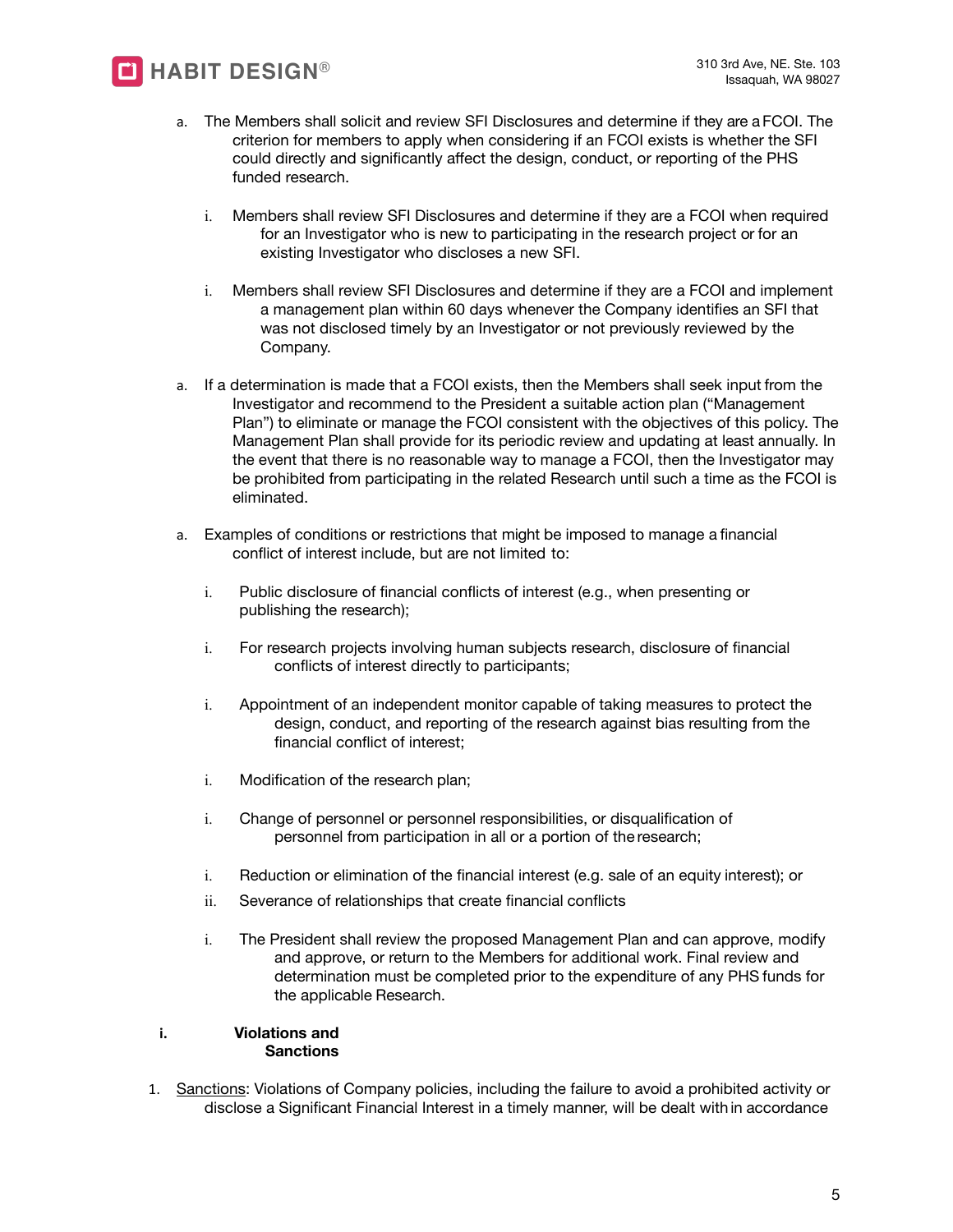

with applicable policies and procedures that may include disciplinary actions up to and including termination of employment.

- 1. Retrospective Review:
	- a. The Members shall complete retrospective reviews of determinations of noncompliance with this policy within 120 days of the determination.
	- a. The retrospective reviews shall be documented; such documentation shall include, but not necessarily be limited to, all of the following key elements: (1) Project number; (2) Project title; (3) PD/PI or contact PD/PI if a multiple PD/PI model is used; (4) Name of the Investigator with the FCOI; (5) Name of the entity with which the Investigator has a financial conflict of interest; (6) Reason(s) for the retrospective review; (7) Detailed methodology used for the retrospective review (e.g., methodology of the review process, composition of the review panel, documents reviewed); (8) Findings of the review; and (9) Conclusions of thereview.
	- a. Based on the results of the retrospective review, if appropriate, the Members shall update the previously submitted FCOI report, specifying the actions that will be taken to manage the financial conflict of interest going forward.
	- a. If bias is found, the Members are required to notify the NIH Awarding Component promptly and submit a mitigation report to the NIH Awarding Component. The mitigation report must include, at a minimum, the key elements documented in the retrospective review above and a description of the impact of the bias on the research project and the Company's plan of action or actions taken to eliminate or mitigate the effect of the bias (e.g., impact on the research project; extent of harm done, including any qualitative and quantitative data to support any actual or future harm; analysis of whether the research project is salvageable). Thereafter, the Members will submit FCOI reports annually. Depending on the nature of the financial conflict of interest, the Members may determine that additional interim measures are necessary with regard to the Investigator's participation in the PHS-funded research project between the date that the financial conflict of interest or the

Investigator's noncompliance is determined and the completion of the Members' retrospective review.

1. Clinical Research: In any case in which the HHS determines that a NIH-funded project of clinical research whose purpose is to evaluate the safety or effectiveness of a drug, medical device, or treatment has been designed, conducted, or reported by an Investigator with a FCOI that was not managed or reported by the Company as required by this policy, the Members shall require the Investigator involved to disclose the FCOI in each public presentation of the results of the research and to request an addendum to previously published presentations.

# **1. Company Reporting**

- 1. The Company, through its Members shall provide annual and revised reports of FCOI to National Institutes of Health (NIH) per the applicable regulations:
	- a. Prior to the expenditure of funds;
	- b. within sixty days of identification for an Investigator who is newly participating in the project;